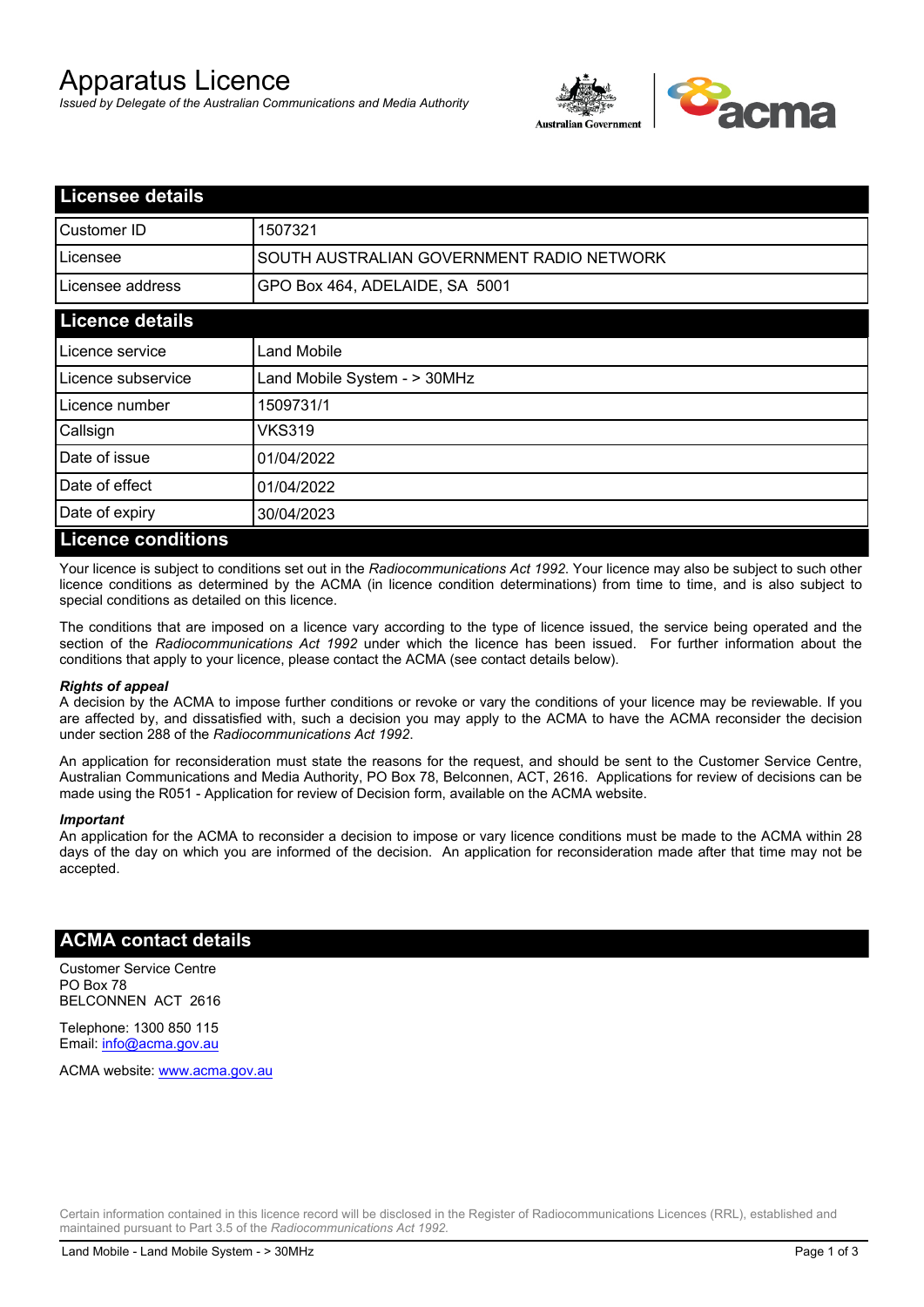# **Advisory Notes applying to licence no.: 1509731/1**

Conditions applicable to the operation of Land Mobile System station(s) authorised under this licence can be found in the Radiocommunications Licence Conditions (Apparatus Licence) Determination and the Radiocommunications Licence Conditions (Land Mobile Licence) Determination. Copies of these determinations are available from the ACMA and from the ACMA home page (www.acma.gov.au).